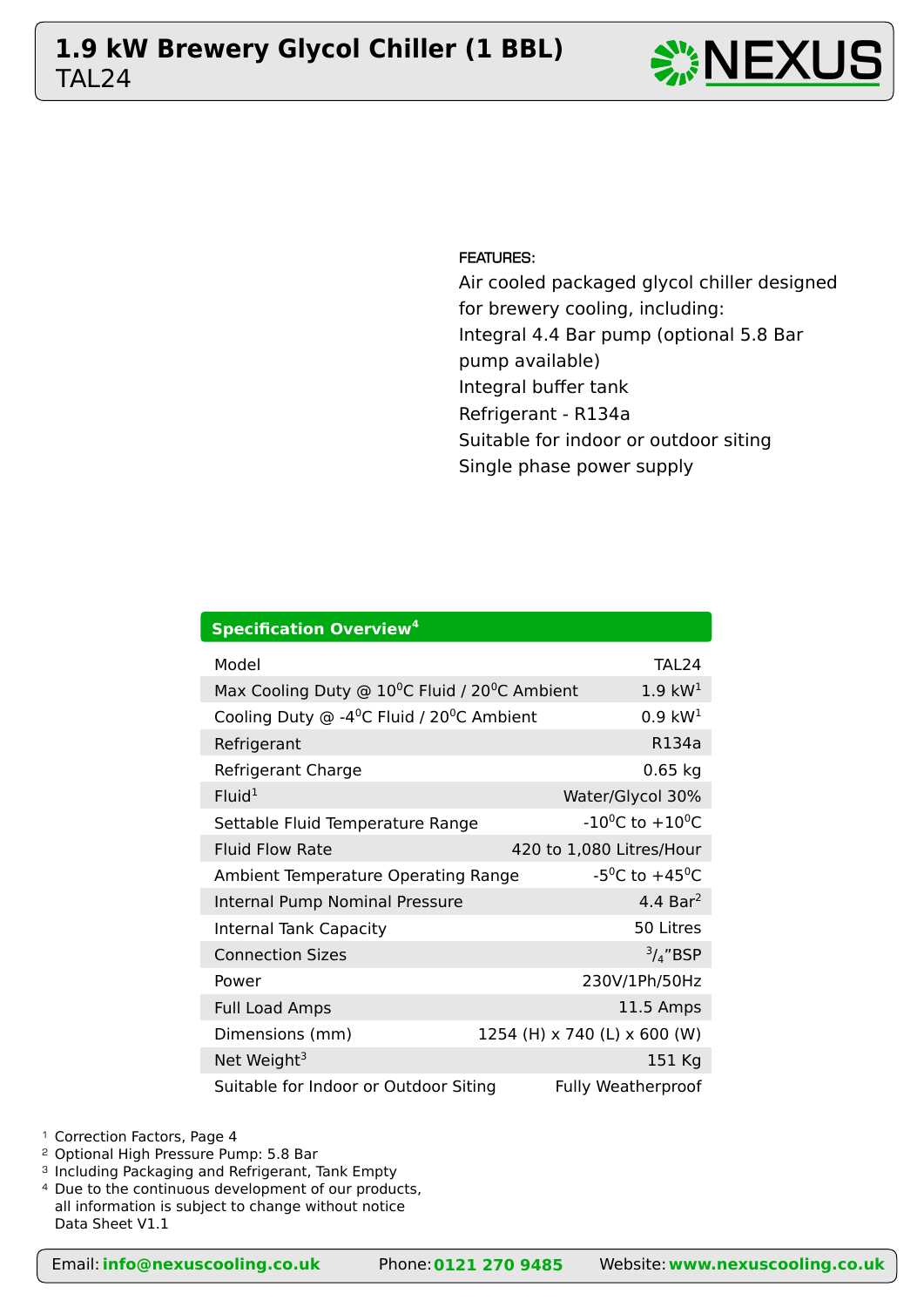## TAL24 **1.9 kW Brewery Glycol Chiller (1 BBL)**  $\frac{100}{200} \text{NEXUS}$

## **Dimensions**



600



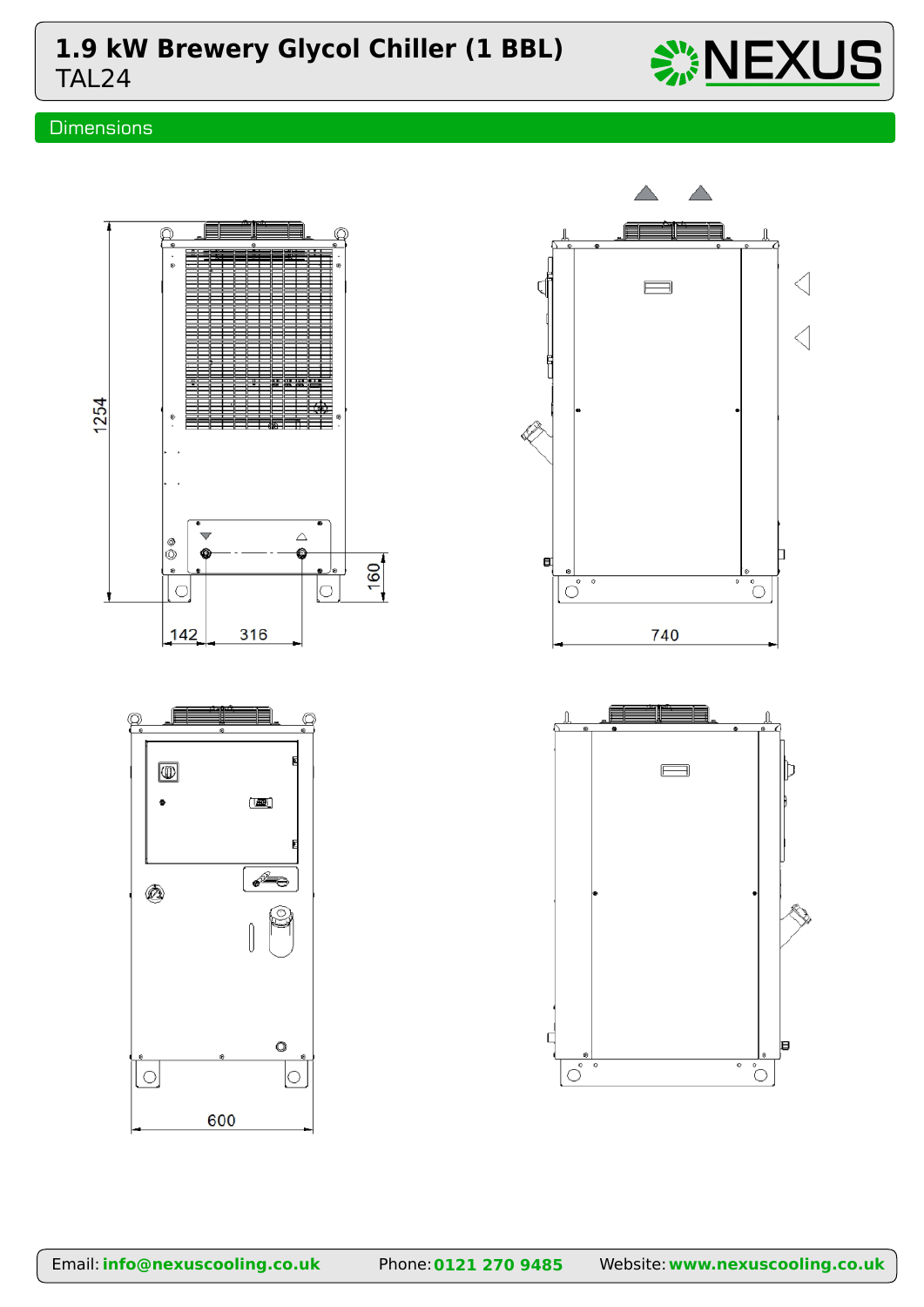## **TAI 24 1.9 kW Brewery Glycol Chiller (1 BBL)** NEXUS



#### **STRUCTURE**

In powder-coated steel sheet, RAL 7035 textured finish. Easily removed panels

#### **COMPRESSOR**

Hermetic reciprocating compressor, cooled by the refrigerant, complete with thermal cut-out.

#### **REFRIGERATION CIRCUIT**

Complete with charging port, drier filter, capillary, high-pressure safety pressure switch, R134a refrigerant.

#### **EVAPORATOR**

Brazed stainless-steel plate model.

#### **AIR CONDENSER**

Finned high-efficiency copper tube condensing coil, complete with safety grille.

#### **AXIAL FAN**

Axial fan, complete with thermal cut-out and safety grille.

#### **LIQUID CIRCUIT**

Non-ferrous liquid circuit composed of peripheral electric pump, plastic storage tank complete with visual level indicator, 0-10 bar pressure gauge, protective flow switch, regulation sensor.

#### **ELECTRICAL PANEL**

With main disconnect switch, fused motor protection.

#### **MANAGEMENT AND CONTROL**

The TX110 control unit manages the chiller's operation, providing warnings including high/low temperature alarms and a general serious fault alarm, with the display indicating if this refers to the refrigeration or liquid circuit. An on-off contact allows the machine to be switched on remotely (pump included). Control disconnect switch for switching on the machine.

#### **PAINT/COATING**

Standard colour: RAL 7035 textured.

### **OPTIONAL ACCESSORIES**

BA - Mechanical bypass valve protecting the pump

RU - Castors

TD - Differential fluid temperature management (two sensors)

BGC - Hot gas bypass for  $+/$ - 1 K temperature precision

BGP - Hot gas bypass for +/- 0.5 K temperature precision

LS - Liquid circuit for laser application

UL1 - UL certified electrical panel and components

High pressure pump - 5.8 bar